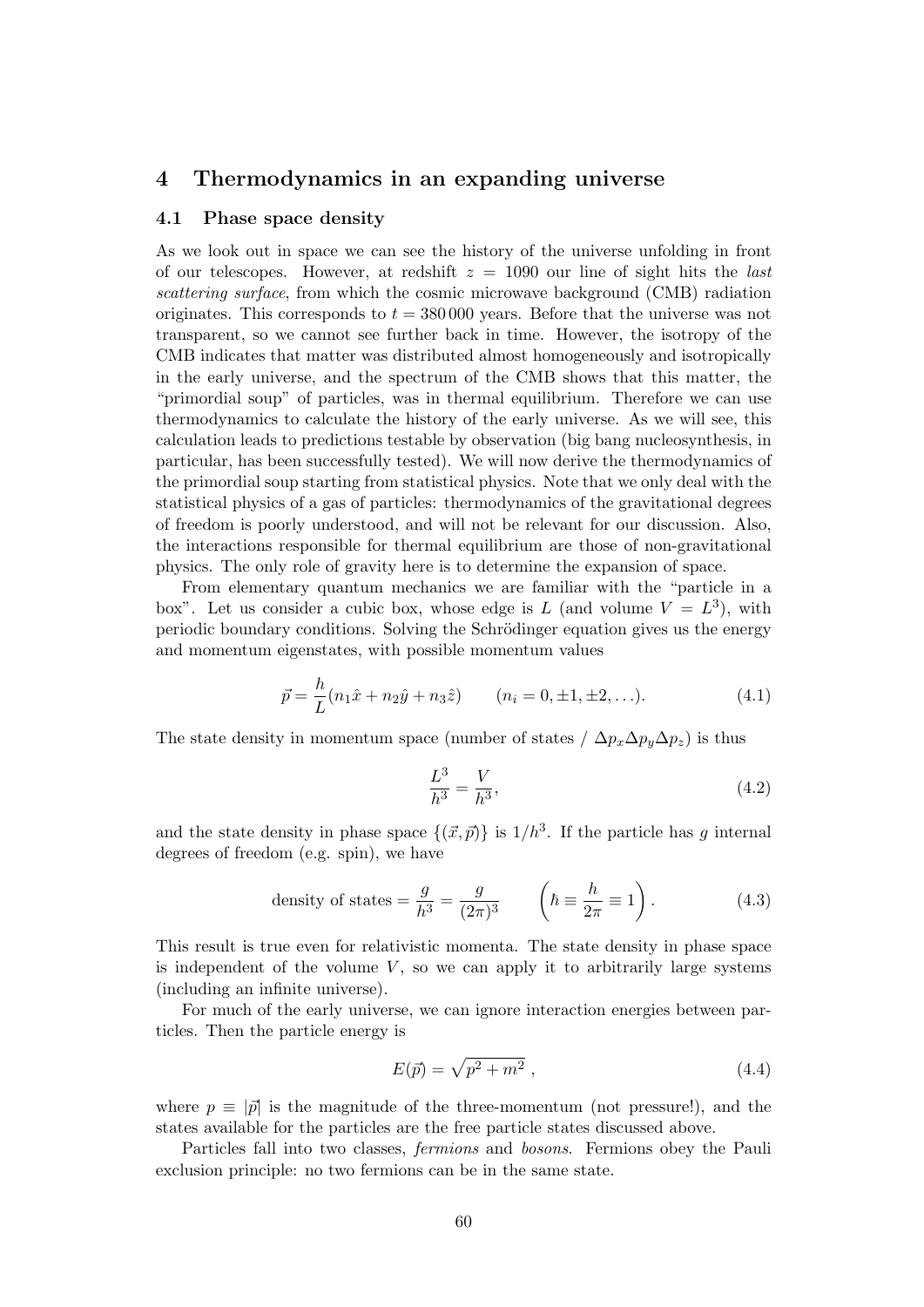In thermodynamic equilibrium the *distribution function*, or the expectation value *f* of the occupation number of a state, depends only on the energy of the state. According to statistical physics, it is

$$
f(\vec{p}) = \frac{1}{e^{(E-\mu)/T} \pm 1} \tag{4.5}
$$

where + is for fermions and *−* is for bosons. (In the case of fermions, for which *f ≤* 1, *f* gives the probability that a state is occupied.) This equilibrium distribution has two parameters, the *temperature T*, and the *chemical potential µ*. The temperature is related to the energy density in the system and the chemical potential is related to the number density *n* of particles in the system. Note that since we use the relativistic formula for the particle energy  $E$ , which includes the mass  $m$ , the mass is also "included" in the chemical potential  $\mu$ . Thus, in the nonrelativistic limit both  $E$  and  $\mu$  differ from the corresponding quantities of nonrelativistic statistical physics by  $m$ , in such a way that  $E - \mu$  and the distribution functions remain the same.

If there is no conserved particle number in the system (this is true for e.g. a photon gas), then  $\mu = 0$  in equilibrium.

The particle density in phase space is the density of states times their occupation number,

$$
\frac{g}{(2\pi)^3}f(\vec{p}).\tag{4.6}
$$

We get the particle density in (ordinary) space by integrating over the momentum space. We thus have the following quantities:

number density 
$$
n_i = \frac{g_i}{(2\pi)^3} \int f_i(\vec{p}) d^3p
$$
 (4.7)

energy density 
$$
\rho_i = \frac{g_i}{(2\pi)^3} \int E_i(\vec{p}) f_i(\vec{p}) d^3p
$$
 (4.8)

pressure 
$$
p_i = \frac{g_i}{(2\pi)^3} \int \frac{|\vec{p}|^2}{3E_i} f_i(\vec{p}) d^3p
$$
. (4.9)

The index *i* here labels different particle species, which have different masses *m<sup>i</sup>* and corresponding energies  $E_i(\vec{p}) = \sqrt{p^2 + m_i^2}$ . The above discussion applies separately to each particle species.

We won't need it, but let's note for the sake of completeness that the general expression for the energy-momentum tensor for a single species is

$$
T^{\alpha}_{\ \beta}(t,\vec{x}) = \frac{g}{(2\pi)^3} \int \frac{d^3p}{E} p^{\alpha} p_{\beta} f(t,\vec{x},\vec{p}) , \qquad (4.10)
$$

where the four-momentum is  $p^{\alpha} = (E, \vec{p})$ , with  $p^{\alpha}p_{\alpha} = -m^2$ .

### **4.2 Equilibrium distributions**

If particle species *i* has the above distribution for some  $\mu_i$  and  $T_i$ , we say the species is in *kinetic equilibrium*. If the system is in *thermal equilibrium*, all species have the same temperature,  $T_i = T$ . If the system is in *chemical equilibrium* ("chemistry") here refers to reactions where particles change into other species), the chemical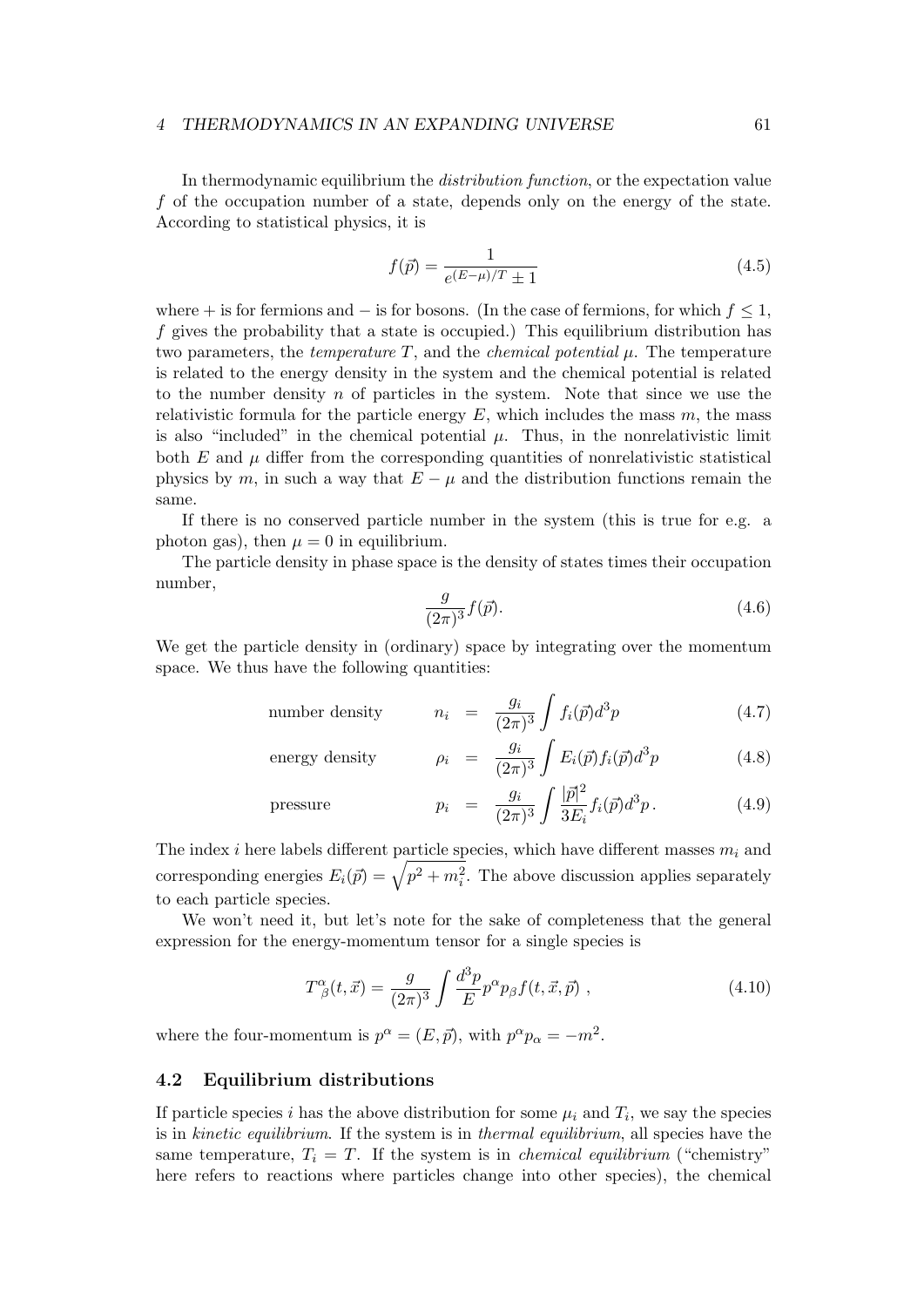potentials of different particle species are related according to the reaction formulae. For example, if we have a reaction

$$
i + j \quad \leftrightarrow \quad k + l \,, \tag{4.11}
$$

then

$$
\mu_i + \mu_j = \mu_k + \mu_l. \tag{4.12}
$$

Thus all chemical potentials can be expressed in terms of the chemical potentials of conserved quantities, e.g. the baryon number chemical potential,  $\mu_B$ . There are thus as many independent chemical potentials as there are independent conserved particle numbers. For example, if the chemical potential of particle species  $i$  is  $\mu_i$ , then the chemical potential of the corresponding antiparticle is  $-\mu_i$ .

As the universe expands,  $T$  and  $\mu$  change in such a way that the energy continuity equation is satisfied and conserved quantum numbers remain constant. In principle, an expanding universe is not in equilibrium. The expansion is however so slow that the particle soup usually has time to settle close to local equilibrium. (And since the universe is homogeneous, the local values of thermodynamic quantities are also global values). From the remaining numbers of fermions (electrons and nucleons) in the present universe, we can conclude that in the early universe we had  $|\mu| \ll T$  for them when  $T \gg m$ . (We don't know the chemical potentials of the three neutrino species, but they are usually assumed to be small, too.) If the temperature is much greater than the mass,  $T \gg m$ , the *ultrarelativistic limit*, we can approximate  $E = \sqrt{p^2 + m^2} \approx p.$ 

For  $|\mu| \ll T$  and  $m \ll T$ , we approximate  $\mu = 0$  and  $m = 0$  to get the following formulae

$$
n = \frac{g}{(2\pi)^3} \int_0^\infty \frac{4\pi p^2 dp}{e^{p/T} \pm 1} = \begin{cases} \frac{3}{4\pi^2} \zeta(3) g^{T^3} & \text{fermions} \\ \frac{1}{\pi^2} \zeta(3) g^{T^3} & \text{bosons} \end{cases}
$$
(4.13)

$$
\rho = \frac{g}{(2\pi)^3} \int_0^\infty \frac{4\pi p^3 dp}{e^{p/T} \pm 1} = \begin{cases} \frac{7}{8} \frac{\pi^2}{30} gT^4 & \text{fermions} \\ \frac{\pi^2}{30} gT^4 & \text{bosons} \end{cases}
$$
(4.14)

$$
p = \frac{g}{(2\pi)^3} \int_0^\infty \frac{\frac{4}{3}\pi p^3 dp}{e^{p/T} \pm 1} = \frac{1}{3} \rho \approx \begin{cases} 1.0505nT & \text{fermions} \\ 0.9004nT & \text{bosons} \end{cases}
$$
 (4.15)

For the average particle energy we get

$$
\langle E \rangle = \frac{\rho}{n} = \begin{cases} \frac{7\pi^4}{180\zeta(3)} T \approx 3.151T & \text{fermions} \\ \frac{\pi^4}{30\zeta(3)} T \approx 2.701T & \text{bosons} \,. \end{cases} \tag{4.16}
$$

In the above,  $\zeta$  is the Riemann zeta function, with  $\zeta(3) \equiv \sum_{n=1}^{\infty} n^{-3} = 1.20206$ .

If the chemical potential vanishes,  $\mu = 0$ , there are equal numbers of particles and antiparticles. If  $\mu \neq 0$ , we find for fermions in the ultrarelativistic limit  $T \gg m$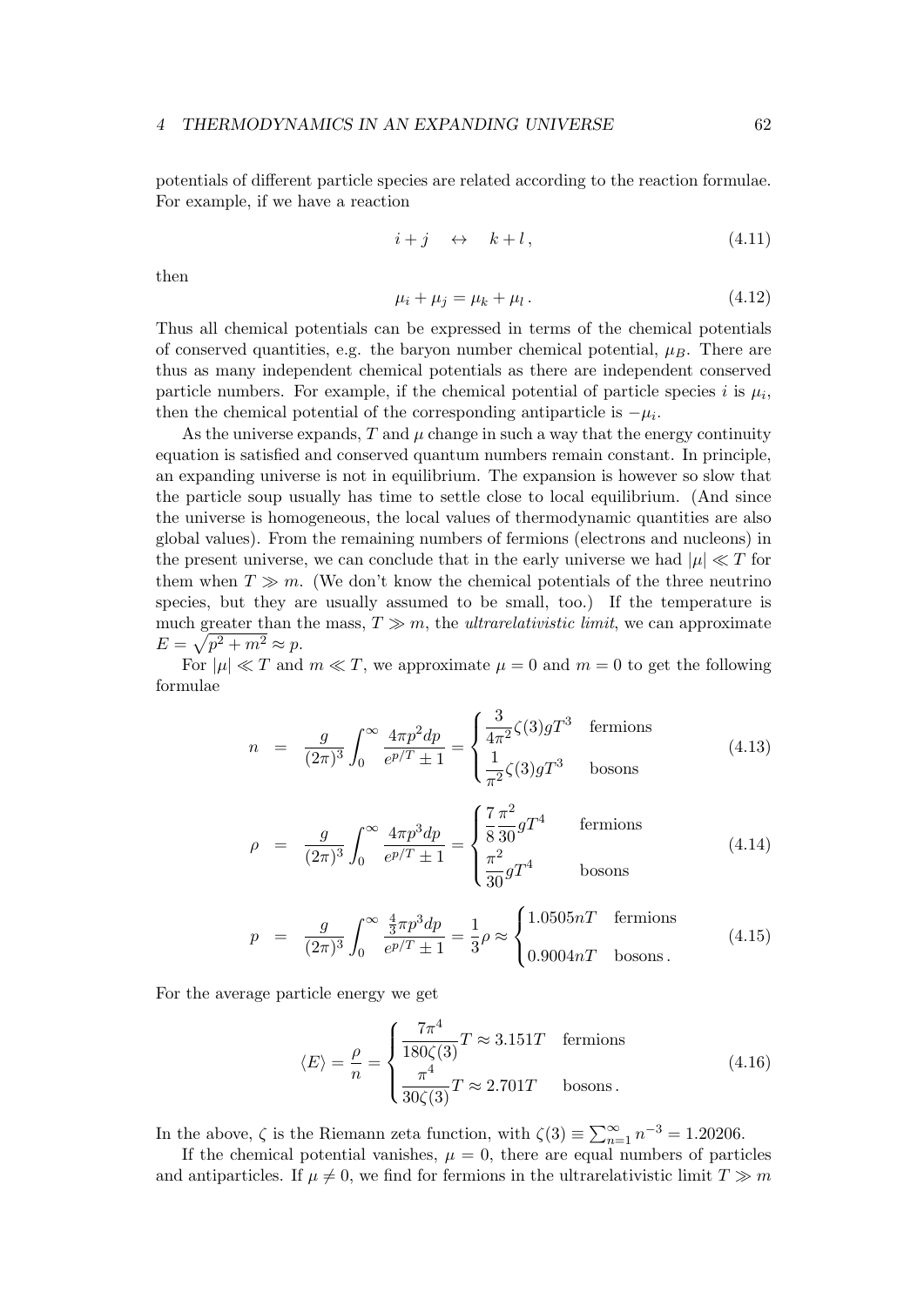(i.e. for  $m = 0$ , but  $\mu \neq 0$ ) the "net particle number"

$$
n - \bar{n} = \frac{g}{(2\pi)^3} \int_0^\infty dp \, 4\pi p^2 \left( \frac{1}{e^{(p-\mu)/T} + 1} - \frac{1}{e^{(p+\mu)/T} + 1} \right)
$$
  
= 
$$
\frac{gT^3}{6\pi^2} \left( \pi^2 \frac{\mu}{T} + \left( \frac{\mu}{T} \right)^3 \right)
$$
(4.17)

and the total energy density<sup>1</sup>

$$
\rho + \bar{\rho} = \frac{g}{(2\pi)^3} \int_0^\infty dp \, 4\pi p^3 \left( \frac{1}{e^{(p-\mu)/T} + 1} + \frac{1}{e^{(p+\mu)/T} + 1} \right)
$$
  
=  $\frac{7}{8} g \frac{\pi^2}{15} T^4 \left( 1 + \frac{30}{7\pi^2} \left( \frac{\mu}{T} \right)^2 + \frac{15}{7\pi^4} \left( \frac{\mu}{T} \right)^4 \right).$  (4.18)

Note that the last forms in equations (4.17) and (4.18) are exact, not just truncated series. (The difference  $n - \bar{n}$  and the sum  $\rho + \bar{\rho}$  lead to a nice cancellation between the two integrals. We don't get such an elementary form for the individual *n*,  $\bar{n}$ ,  $\rho$ ,  $\bar{\rho}$ , or the sum  $n + \bar{n}$  and the difference  $\rho - \bar{\rho}$  when  $\mu \neq 0$ .)

In the nonrelativistic limit, *T ≪ m* and *T ≪ m − µ*, the typical kinetic energies are much below the mass *m*, so we can approximate  $E = m + p^2/2m$ . The second condition,  $T \ll m - \mu$ , leads to occupation numbers  $\ll 1$ , a *dilute* system. This second condition is usually satisfied in cosmology when the first one is. (It is violated in systems of high density, such as white dwarf stars and neutron stars.) We can then approximate

$$
e^{(E-\mu)/T} \pm 1 \approx e^{(E-\mu)/T}, \tag{4.19}
$$

so that the boson and fermion expressions become equal<sup>2</sup>, and we get (exercise)

$$
n = g\left(\frac{m}{2\pi}\right)^{3/2}e^{-\frac{m-\mu}{T}} \tag{4.20}
$$

$$
\rho = n \left( m + \frac{3T}{2} \right) \tag{4.21}
$$

$$
p = nT \ll \rho \tag{4.22}
$$
\n
$$
T
$$

$$
\langle E \rangle = m + \frac{3T}{2} \tag{4.23}
$$

$$
n - \bar{n} = 2g\left(\frac{m}{2\pi}\right)^{\frac{3}{2}}e^{-\frac{m}{T}}\sinh\frac{\mu}{T}.
$$
 (4.24)

In the general case, where neither  $T \ll m$ , nor  $T \gg m$ , the integrals don't give elementary functions, but  $n(T)$ ,  $\rho(T)$ , etc. need to be calculated numerically for the region  $T \sim m$ <sup>3</sup>

By comparing the ultrarelativistic  $(T \gg m)$  and nonrelativistic  $(T \ll m)$  limits we see that the number density, energy density, and pressure of a particle species

<sup>&</sup>lt;sup>1</sup>When the chemical potential is small, the contribution of the antiparticles is often included in the definition of *g*, unlike done here.

<sup>2</sup>This approximation leads to what is called Maxwell–Boltzmann statistics; whereas the previous exact formulae give Fermi–Dirac (for fermions) and Bose–Einstein (for bosons) statistics.

<sup>3</sup> If we use Maxwell–Boltzmann statistics, i.e., we drop the term *±*1, the integrals give modified Bessel functions, e.g.  $K_2(m/T)$ , and the error is often less than 10%.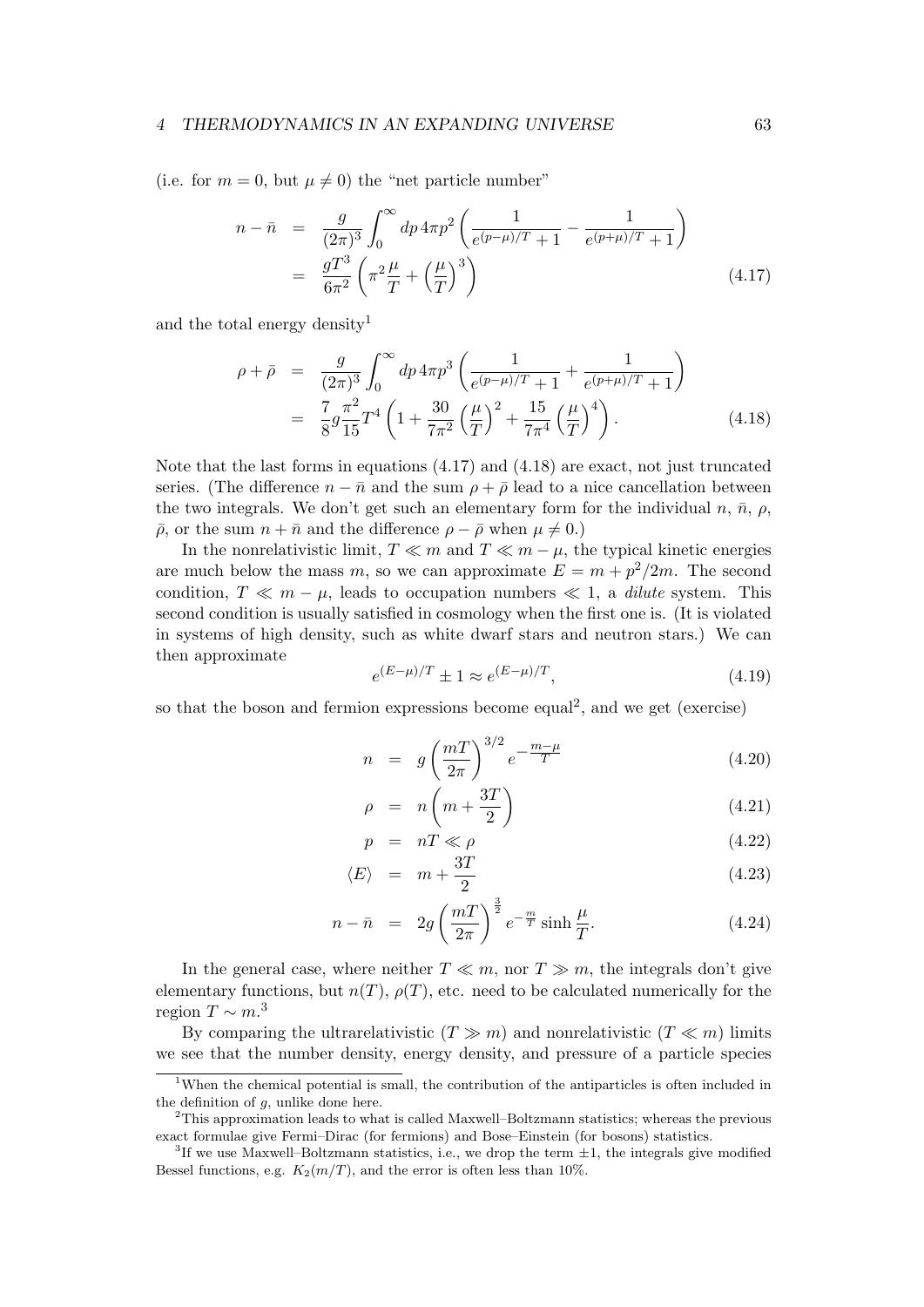falls exponentially as the temperature falls below the mass of the particle. We have not so far made assumptions about the interactions that are responsible for maintaining equilibrium. In the cosmological case, these include annihilation and particle-antiparticle pair formation. At high temperatures, these reactions balance each other, but as the temperature falls below the mass, the thermal particle energies are not sufficient for pair production any more, so the reactions happen only in the annihilation direction. The process of *particle-antiparticle annihilation* takes place mainly (about 80%) during the temperature interval  $T = m \rightarrow \frac{1}{6}m$ , as shown in figure 1. It is thus not an instantaneous event, but takes several Hubble times.



Figure 1: The fall of energy density of a particle species, with mass *m*, as a function of temperature (decreasing to the right).

# **4.3 Effective number of degrees of freedom**

According to the Friedmann equation the expansion of the universe is governed by the total energy density

$$
\rho(T) = \sum_i \rho_i(T) ,
$$

where *i* runs over particle species. Since the energy density of relativistic species is much greater than that of nonrelativistic species, it suffices to include the relativistic species only. (This is true in the early universe, but not at late times. Eventually the rest masses of the particles left over from annihilation begin to dominate and we enter the matter-dominated era.) We thus have

$$
\rho(T) = \frac{\pi^2}{30} g_*(T) T^4,\tag{4.25}
$$

where

$$
g_*(T) = g_b(T) + \frac{7}{8}g_f(T),
$$

and  $g_b = \sum_i g_i$  over relativistic bosons and  $g_f = \sum_i g_i$  over relativistic fermions. For pressure we have  $p(T) \approx \frac{1}{3}$  $rac{1}{3}\rho(T).$ 

The above is a simplification of the true situation: Since the annihilation takes a long time, there are long periods when the annihilation of some particle species is going on, and its contribution disappears gradually. Using the exact formula for *ρ* we define *the effective number of degrees of freedom*  $g_*(T)$  as

$$
g_*(T) \equiv \frac{30 \, \rho}{\pi^2 \, T^4} \,. \tag{4.26}
$$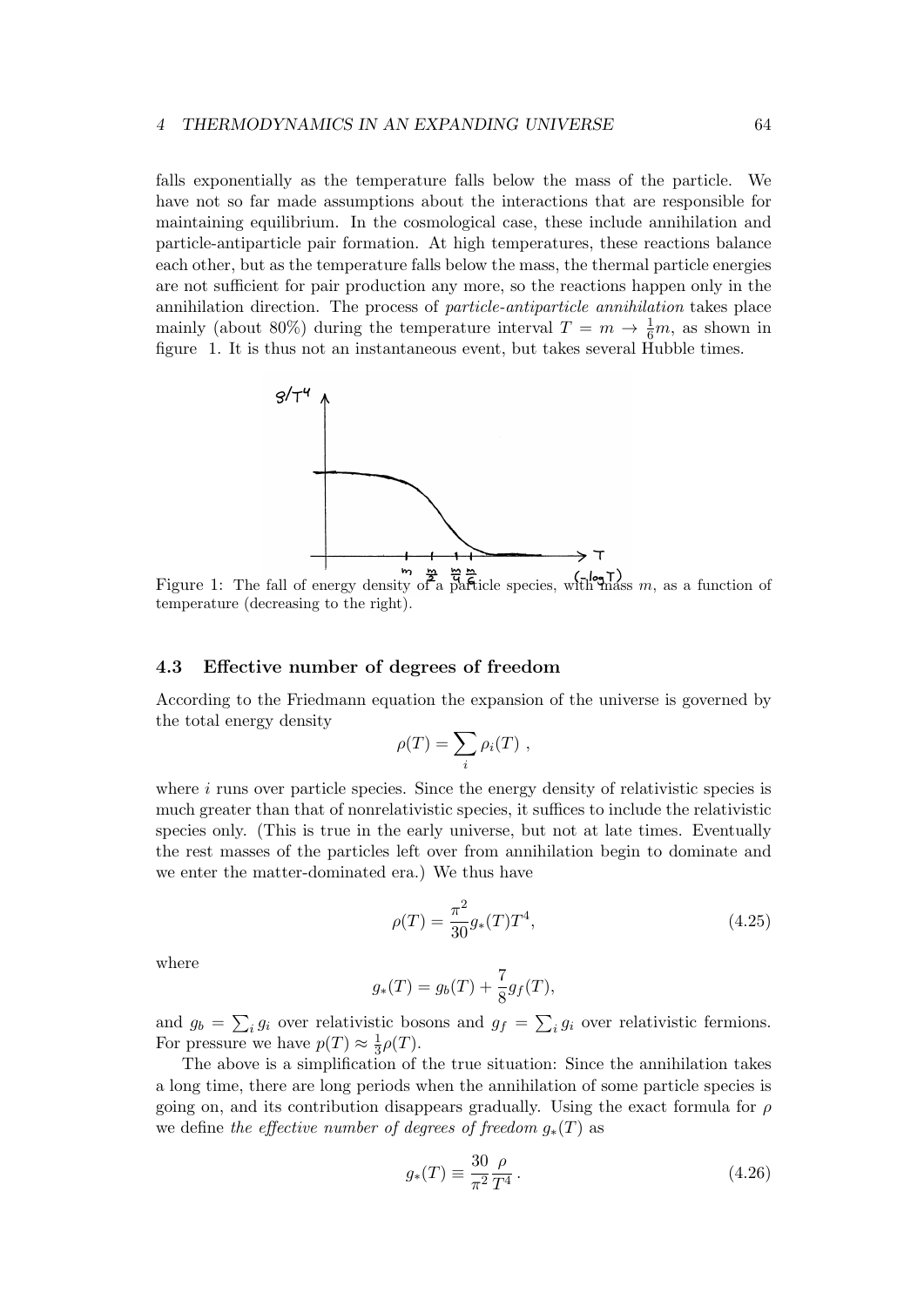We also define

$$
g_{*p}(T) \equiv \frac{90}{\pi^2} \frac{p}{T^4} \approx g_*(T) \ . \tag{4.27}
$$

When there are no annihilations taking place,  $g_{*p} = g_* = \text{const} \Rightarrow p = \frac{1}{3}$  $\frac{1}{3}ρ$ . From the Friedmann equation it then follows that  $\Rightarrow \rho \propto a^{-4}$ , so we have and  $\rho \propto T^4$ and  $T \propto a^{-1}$ . We will soon calculate the scale factor-temperature relation more precisely (including the effects of annihilations).

# **4.4 Redshift of momenta**

The momentum of freely moving particles redshifts with the expansion of the universe as

$$
p(t_2) = \frac{a(t_1)}{a(t_2)} p(t_1) . \tag{4.28}
$$

Let us now show that it follows that ultrarelativistic non-interacting particles stay in kinetic equilibrium.

At time  $t_1$  a phase space element  $d^3p_1dV_1$  contains

$$
dN = \frac{g}{(2\pi)^3} f(\vec{p}_1) d^3 p_1 dV_1 \tag{4.29}
$$

particles, where

$$
f(\vec{p}_1) = \frac{1}{e^{(p_1 - \mu_1)/T_1} \pm 1}
$$

is the distribution function at time  $t_1$ . At time  $t_2$  these same  $dN$  particles are in a phase space element  $d^3p_2dV_2$ . How is the distribution function at  $t_2$ , given by

$$
\frac{g}{(2\pi)^3} f(\vec{p}_2) = \frac{dN}{d^3 p_2 dV_2},
$$

related to  $f(\vec{p}_1)$ ? Since  $d^3p_2 = (a_1/a_2)^3 d^3p_1$  and  $dV_2 = (a_2/a_1)^3 dV_1$ , we have

$$
dN = \frac{g}{(2\pi)^3} \frac{d^3 p_1 dV_1}{e^{(p_1 - \mu_1)/T_1} \pm 1}
$$
 (*dN* evaluated at  $t_1$ )  
\n
$$
= \frac{g}{(2\pi)^3} \frac{(\frac{a_2}{a_1})^3 d^3 p_2 (\frac{a_1}{a_2})^3 dV_2}{e^{(\frac{a_2}{a_1}p_2 - \mu_1)/T_1} \pm 1}
$$
 (rewritten in terms of  
\n $p_2$ ,  $dp_2$ , and  $dV_2$ )  
\n
$$
= \frac{g}{(2\pi)^3} \frac{d^3 p_2 dV_2}{e^{(p_2 - \mu_2)/T_2} \pm 1}
$$
 (defining  $\mu_2$  and  $T_2$ ), (defining  $\mu_2$  and  $T_2$ ),

where  $\mu_2 \equiv (a_1/a_2)\mu_1$  and  $T_2 \equiv (a_1/a_2)T_1$ . Thus distribution retains the thermal shape; the temperature and the chemical potential just redshift  $\propto a^{-1}$ .

**Exercise.** Show that for a non-relativistic particle species, the distribution function retains the thermal shape as the universe expands, with  $T_2 = T_1(a(t_1)/a(t_2))^2 \propto$  $a(t_2)^{-2}$  and  $\mu(t_2) = m + (\mu(t_1) - m)T_2/T_1$ .

# **4.5 Scale factor-temperature relation**

The relation between the temperature *T* and the scale factor *a* follows from the conservation of entropy. The entropy density is  $s \equiv S/V$ , is related to the effective number of entropy degrees of freedom  $g_{*s}(t)$  as

$$
s(T) \equiv \frac{2\pi^2}{45} g_{*s}(T) T^3 \,. \tag{4.31}
$$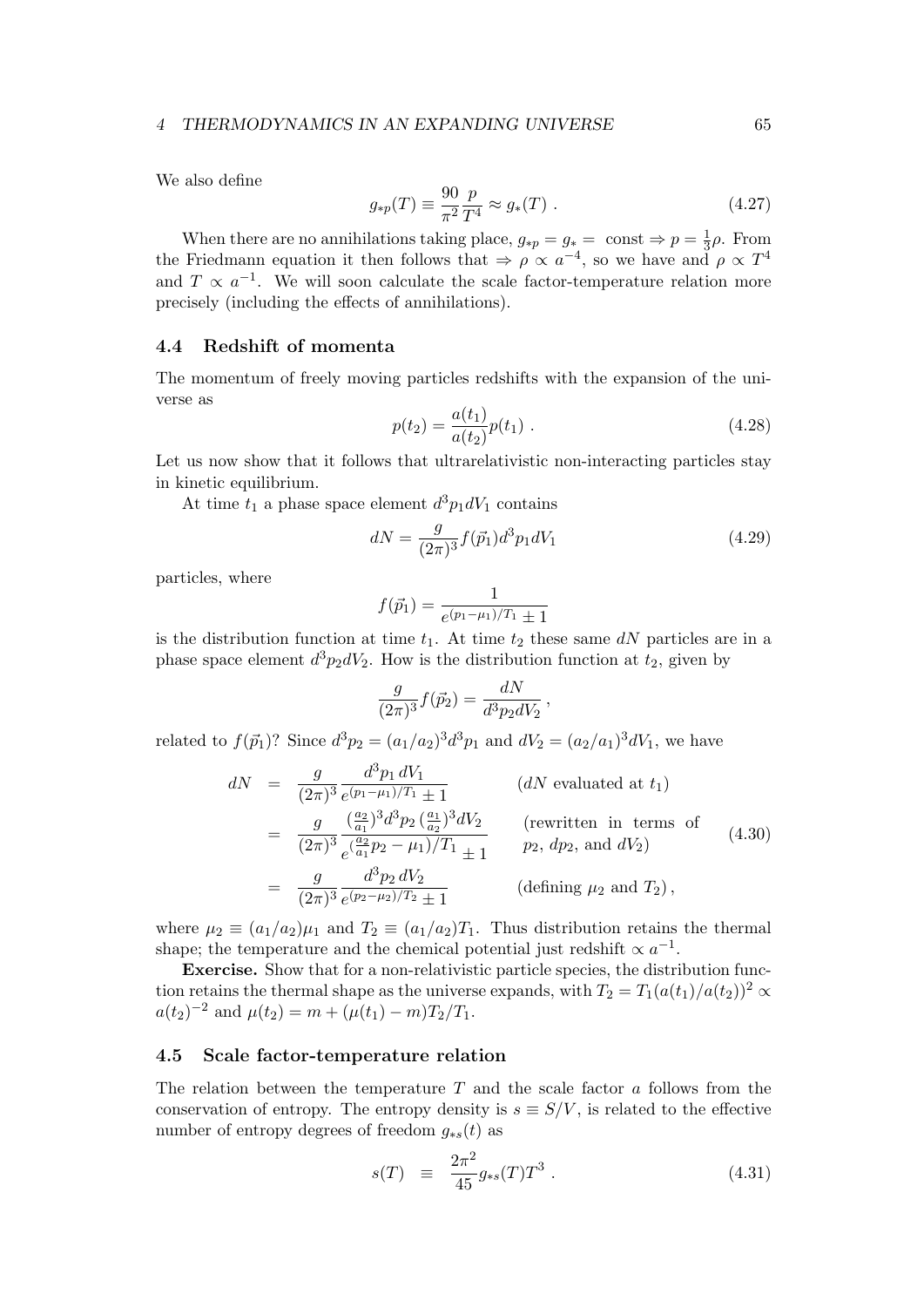

Figure 2: The expansion of the universe increases the volume element *dV* and decreases the momentum space element  $d^3p$  so that the phase space element  $d^3pdV$  stays constant.

The equation (4.31) defines  $q_{\ast s}(T)$ .

According to the second law of thermodynamics the total entropy of the universe never decreases: it either stays constant or grows. It turns out that entropy production in various processes in the universe is insignificant compared to the total entropy of the universe<sup>4</sup>, which is huge, and which is dominated by the relativistic species. Thus it is an excellent approximation to treat the expansion of the universe as *adiabatic*, so the entropy stays constant,

$$
d(sa^3) = 0.\t(4.32)
$$

This gives the desired relation between *a* and *T*:

$$
g_{\ast s}(T)T^3a(t)^3 = \text{constant} \tag{4.33}
$$

We will have much use for this formula.

In order to give substance to (4.33), we have to know what is  $g_{*s}(T)$ . For this we turn to the fundamental equation of thermodynamics,

$$
E = TS - pV + \sum_i \mu_i N_i ,
$$

from which we get

$$
s = \frac{\rho + p - \sum_{i} \mu_i n_i}{T} \tag{4.34}
$$

In general, we get the entropy density by summing up the contributions to  $\rho$  +  $p - \sum_i \mu_i n_i$  from all particle species, using the exact expressions given earlier. If

<sup>4</sup>There may be exceptions to this in the very early universe, most notably the end of *inflation*, where essentially all of the entropy of the universe may have been produced. Recall that we are discussing only the entropy of matter: the entropy of gravitational degrees of freedom is a topic which remains poorly understood. Black holes are thought to have extremely large entropy.